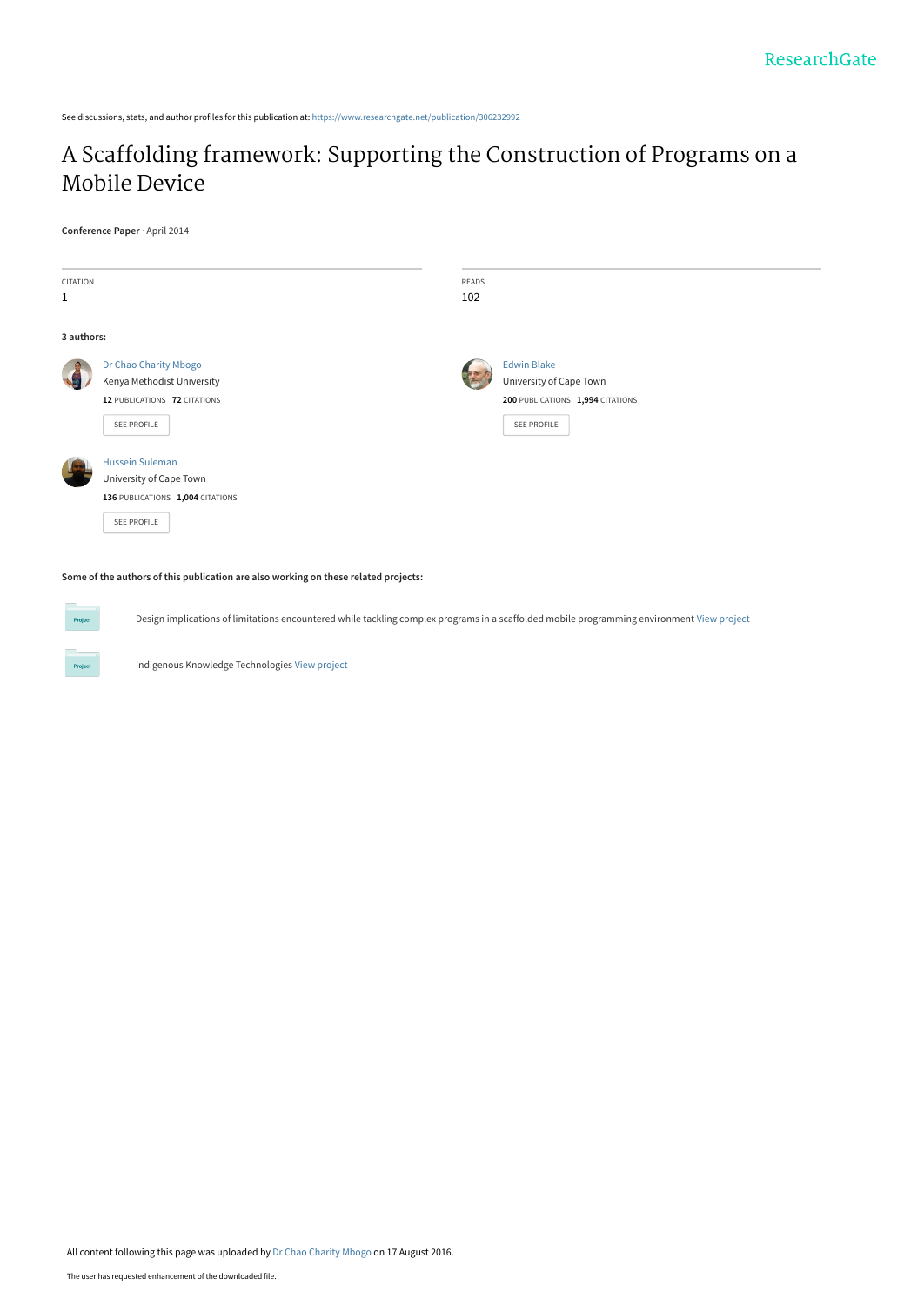# **Supporting the Construction of Programs on a Mobile Device: A Scaffolding Framework**

Chao MBOGO<sup>1</sup>, Edwin BLAKE<sup>2</sup>, Hussein SULEMAN<sup>3</sup> 1,2,3*Department of Computer Science, University of Cape Town, South Africa Email: [chao.mbogo@uct.ac.za](mailto:chao.mbogo@uct.ac.za)<sup>1</sup> , [edwin@cs.uct.ac.za](mailto:edwin@cs.uct.ac.za)<sup>2</sup> , [hussein@cs.uct.ac.za](mailto:hussein@cs.uct.ac.za)<sup>3</sup>*

**Abstract:** Computer programming is a difficult subject for most novice learners. Providing support that complements classroom learning could contribute to tackling the difficulties. Due to the ubiquity of mobile devices, such support can be provided by scaffolding the construction of programs on a mobile device. In order to design such a mobile intervention, learners' needs and limitations of mobile devices need to be placed at the center of the design process. This paper combines learners' needs and limitations of mobile devices to identify scaffolding strategies. Identification of scaffolding strategies is based on a scaffolding framework. Using specific examples, this paper will then show how the scaffolding strategies have been implemented on a mobile phone.

### **Introduction**

Computer programming is a difficult subject for most novice learners. Research indicates this to be a universal problem (Apiola et al., 2011) (Maleko et al., 2012). These difficulties indicate that some programming skills are beyond the novice learners' efforts. Scaffolding refers to support provided so that the learner can engage in activities that would otherwise be beyond their abilities (Jackson et al., 1998). Providing such support, in addition to the learners' classroom learning, could contribute to tackling learning challenges. Supporting learners outside the classroom recognizes that learning can take place at any place, in any situation.

The ubiquity of mobile devices provides an opportunity to use them as a resource to support learning outside the classroom. For example, mobile phones could be used to support learning in cases where a learner does not own a personal computer while away from school, or is in a situation where using a personal computer would be inconvenient. In addition, recent work by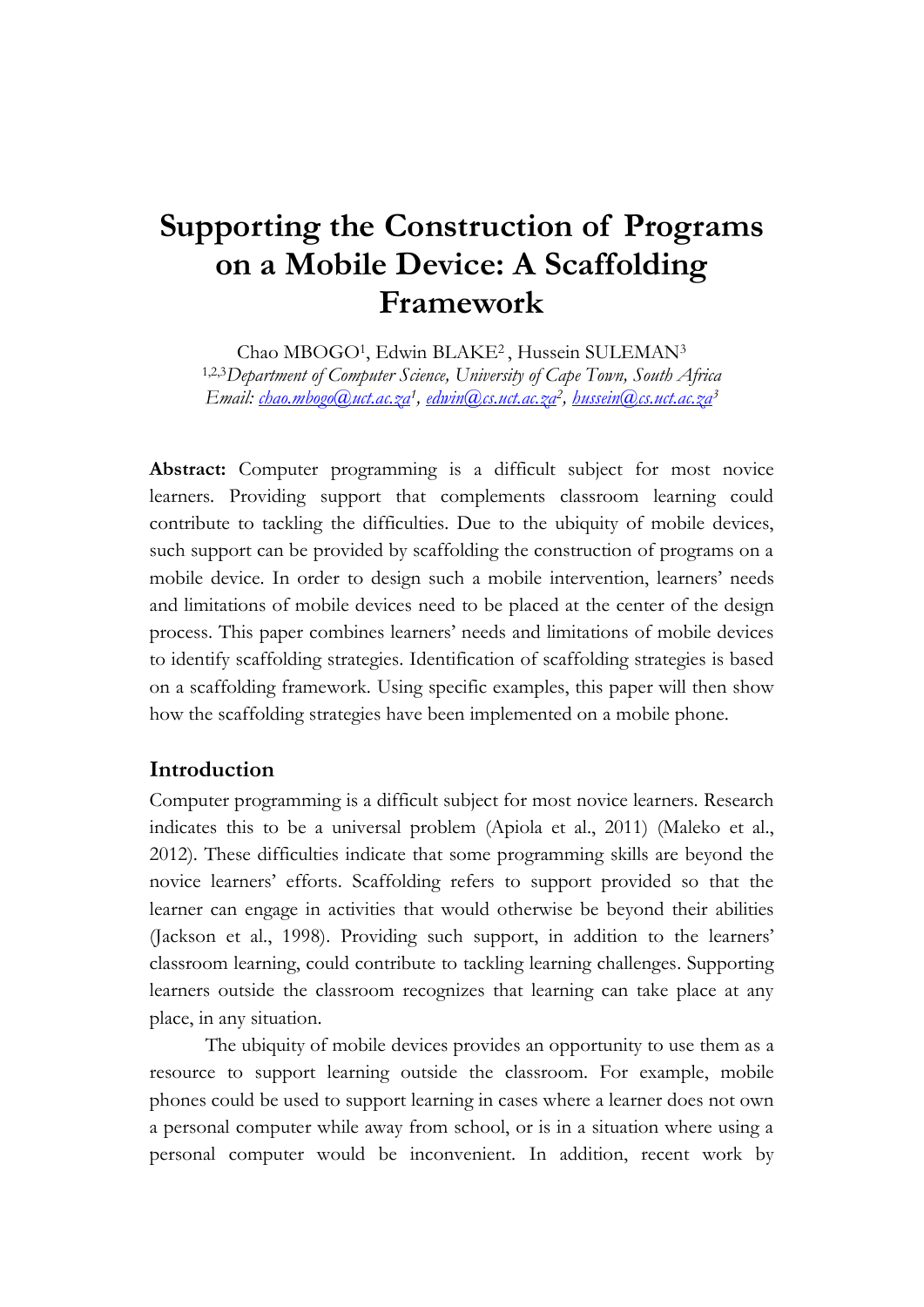Microsoft on TouchDevelop (Tillmann et al., 2012) indicates that a programing environment that runs on a mobile device has the potential to dramatically reduce the technical learning overhead.

In order to design such a mobile intervention, learners' needs need to be understood, which helps in informing the design of an intervention that seeks to support them. In addition to addressing learners' needs, designing such a mobile intervention requires that the limitations of mobile devices be addressed. This is because, in order for handheld devices to become effective learning tools, the unique design challenges inherent in such a system must be understood (Luchini et al., 2002). Significant research has been carried out to propose guidelines for designing on mobile devices for learning (for example (Luchini et al., 2004) (Churchill & Hedberg, 2008) (Elias, 2011)). This paper will refer to some of these studies in order to address design issues for supporting construction of programs on a mobile device.

Having identified learners' needs and limitations of mobile devices, the next task is to propose scaffolding strategies that could address them. To achieve this, this study utilizes a 5-step scaffolding framework that culminates in implementing the scaffolding strategies on a mobile device.

The rest of the paper is organized as follows: using 3 examples, the paper first reports on challenges and covers both learner-cited challenges and mobile limitations; the next part consolidates the learners' needs and mobile limitations within a scaffolding framework in order to identify scaffolding strategies, and illustrates how these scaffolding strategies have been implemented on a mobile phone; and the last part concludes the paper.

### **Challenges**

#### **Learner-cited challenges**

In order to understand the needs of programming learners, an online survey was conducted among 160 learners of programming from three African universities: University of Cape Town (UCT) (61 learners); University of Western Cape (UWC) (37 learners); and Kenya Methodist University (KeMU) (62 learners). The three universities were chosen because of their convenience in terms of having established contacts. The survey was conducted by sending an electronic questionnaire to the learners. The targeted learners were all from computer related courses because programming is part of their curriculum.

76% of the total respondents indicated one challenge or the other that they have faced or do face while learning programming. The learners were also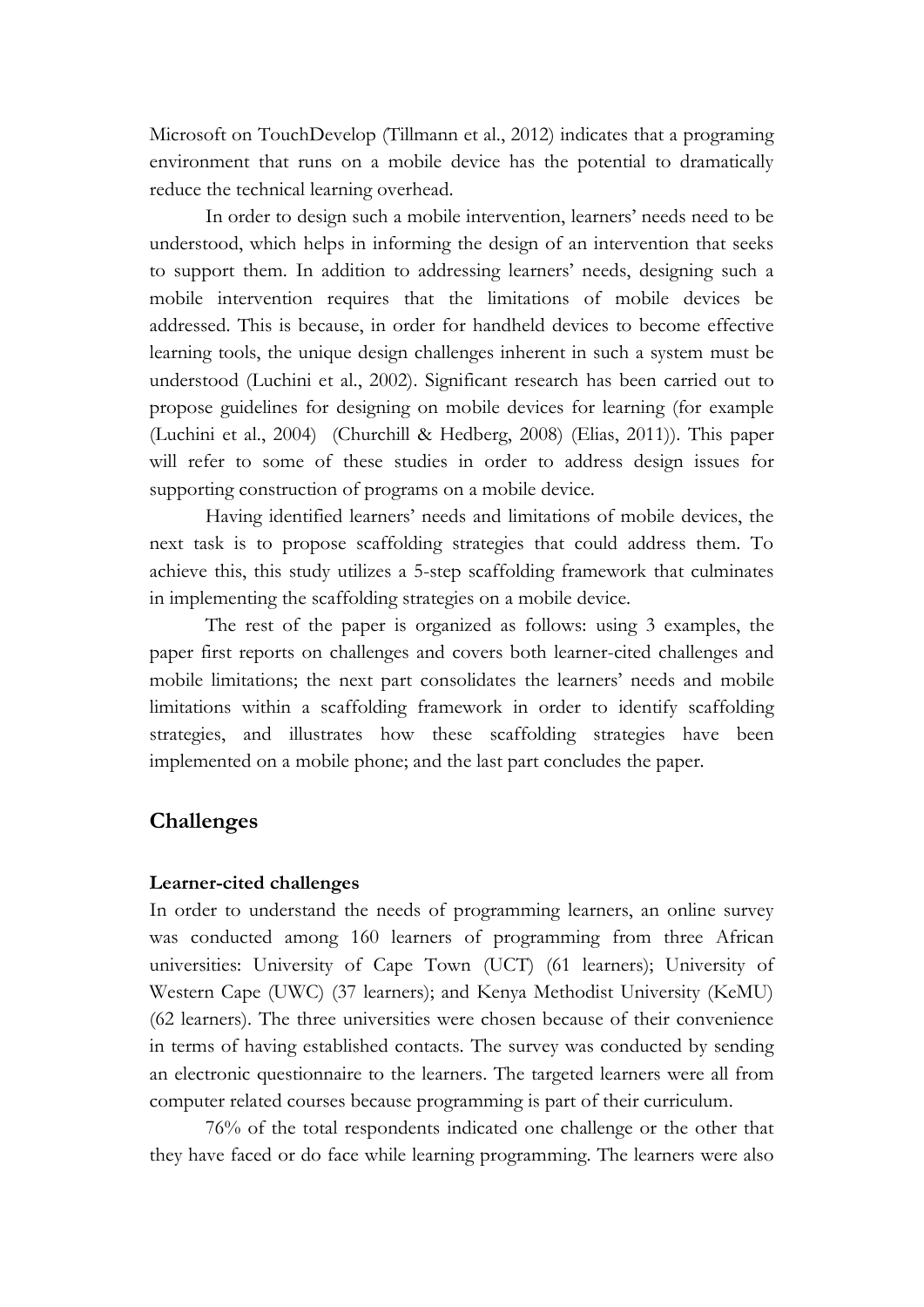asked if they had used a mobile phone to construct programs, with 99% of the learners indicating that they have not. For the sake of providing detailed illustration, the 3 learner-cited challenges below are randomly selected from the ones cited, and will be used as running examples for the rest of the paper.

- i. Difficulty in combining required program parts into a working program and hence making logic or sense out of a program is challenging. This challenge is further supported by research pointing to two key problems preventing success in programming among novice learners (Guzdial et al., 1998): *decomposition problem,* where learners have difficulty choosing which of the available program components are needed for a solution; and *composition problem*, in which even when learners identify program components, they have difficulty assembling the modules into a proposed solution.
- ii. Unclear error messages while debugging. A study that looked at common Java errors made by learners (Hristova et al., 2003) indicates that even though compilers may flag some of the error messages while programming, often the error messages are so cryptic to students that they have a hard time understanding them.
- iii. Small screens of mobile phones pose a challenge in using it as a resource to learn programming. This limitation is described in the next subsection.

#### **Mobile devices' limitations**

There are certainly several factors that have to be taken into consideration when it comes to mobile devices since they present usability problems (Kukulska-Hulme, 2007). However, to define the scope of which mobile limitations to consider, this paper will look at screen size of mobile phones (as pointed out by the learners) and their small keypad. Considering these limitations is crucial because, in writing a program, a learner needs to see (on a screen display) what they are constructing (through typing).

#### **Small screen and keypad size**

The key limitation of handheld technology for the delivery of learning objects is the small screen that is available for effective display (Churchill & Hedberg, 2008). Research indicates that the following strategies could address the small screen sizes of mobile devices while designing for learning:

- i. Using activity decomposition to structure handheld tools (Luchini et al., 2004) and package contents in small chunks (Elias, 2011).
- ii. Design interface elements to serve a dual role by providing both functionality and scaffolding (Luchini et al., 2004).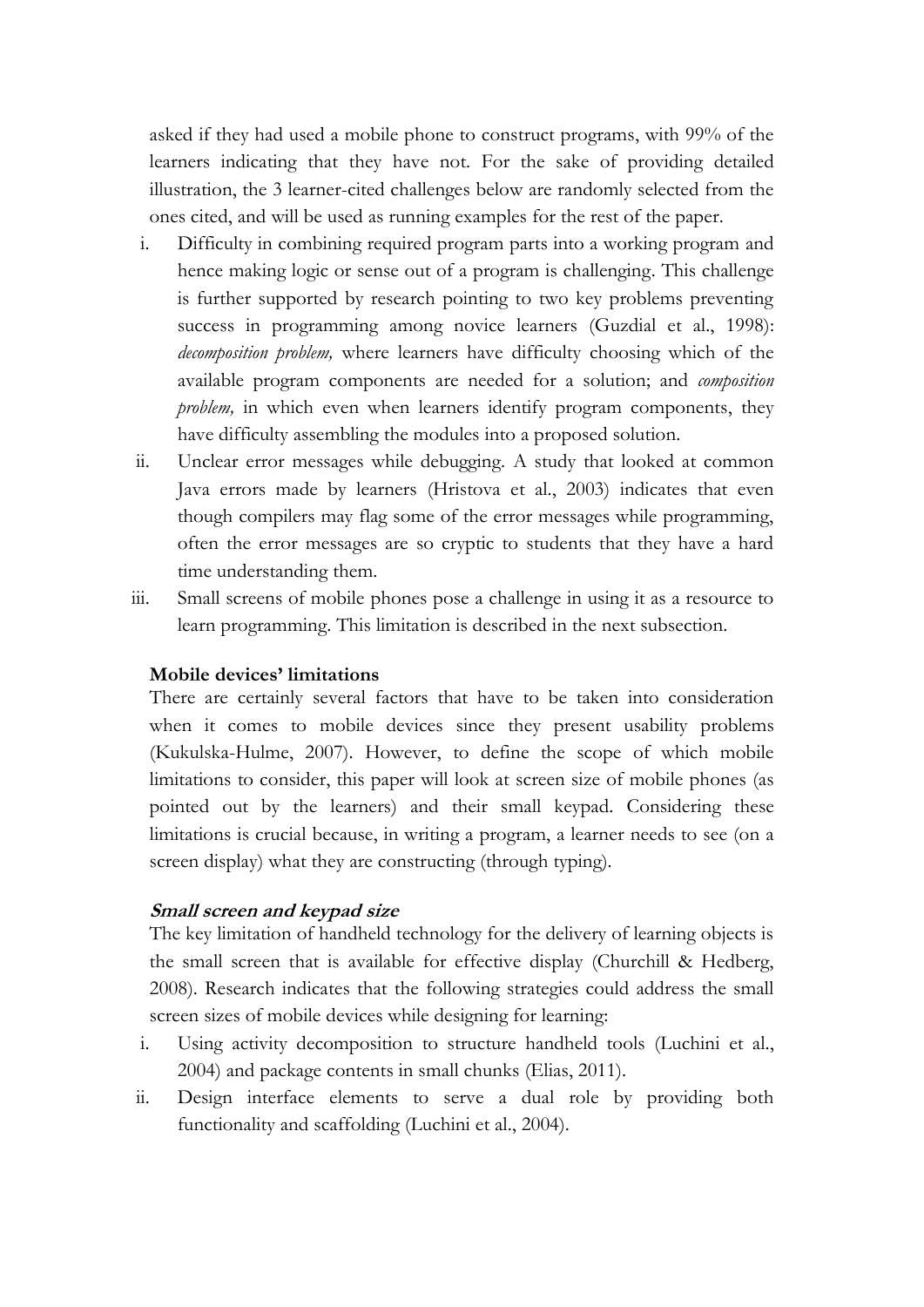- iii. Minimize scrolling as much as possible (Churchill & Hedberg, 2008). Scrolling can be reduced by placing navigational features near the top of the pages in a fixed place (Jones et al., 1999).
- iv. Provide one step interaction, which can be achieved by immediate update upon interacting with a widget or a button. (Churchill & Hedberg, 2008).
- v. Design to include movable, collapsible, overlapping and semitransparent interactive panels (Churchill & Hedberg, 2008).

The small keypad of mobile phones also presents a usability challenge. While typing is needed to write a program, automating some tasks could minimize the disadvantage of having to type on a small keypad. However, care should be taken not to have an interface that is too automated such that students complete the task by rote rather than mindfully engaging and learning about the task (Luchini et al., 2004).

Mobile phones with touch screens have a soft keypad that pops up when typing, hence covering up nearly half the screen. Minimizing scrolling by use of a tabbed screen (such that users can scroll across and not downwards), could reduce the amount of information that gets covered up by the soft keypad. In addition, using activity decomposition such that smaller tasks are presented on the screen could also mean that most, if not all of the task is visible at the top half of the screen.

### **Scaffolding framework**

Having identified learner challenges and mobile phone limitations, the next step is to integrate them within a scaffolding framework. The scaffolding framework comprises a 5-step framework that follows the following steps:

- i. Step 1: Identify learner challenges. These have been identified in the previous section.
- ii. Step 2: Categorize each learner challenge into one of three types of cognitive challenges (Quintana et al., 2009): *Sense making*, which involves the basic operations of interpreting data; *Process management*, which involves strategic decisions in controlling an inquiry process; and *Articulation and reflection*, which is the process of constructing, evaluating and articulating what has been learnt.
- iii. Step 3: Identify what kind of scaffolding type the learner challenge may need, from three types (Jackson et al., 1998): *Supportive scaffolding*, which offers support for doing the task while the task itself remains unchanged; *Reflective scaffolding*, which offers support for thinking about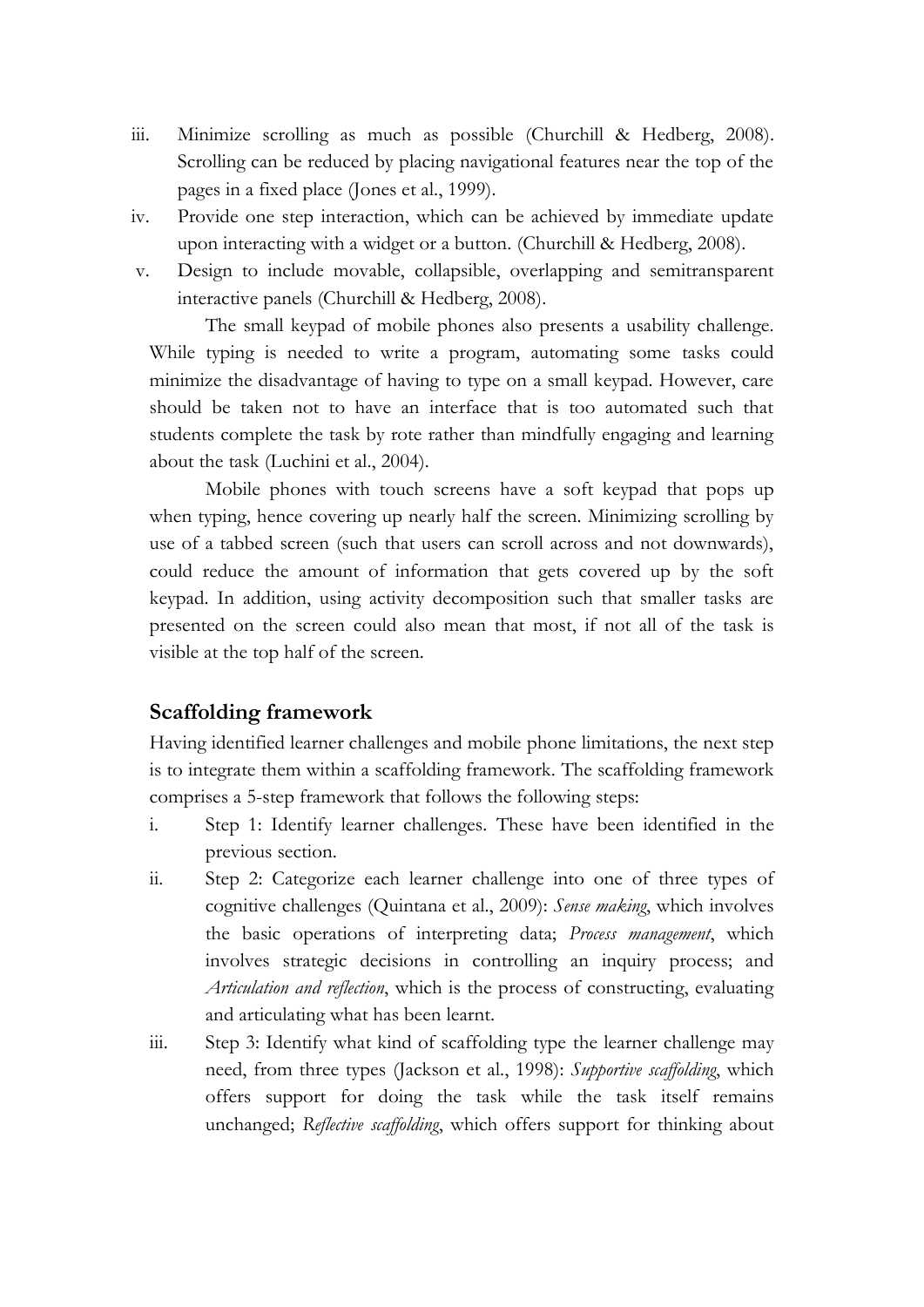the task; and *Intrinsic scaffolding*, which offers support that changes the task itself and reduces complexity.

- iv. Step 4: Identity the scaffolding guideline based on which the intended tool can modify the task to help learners overcome obstacles, depending on the cognitive type. Seven scaffolding guidelines exist (Quintana et al., 2009) and are redefined to fit into this study towards a mobile strategy for supporting learners of programming:
	- a. Guideline 1: Use representation and language that bridge learners' understanding of programming.
	- b. Guideline 2: Organize the mobile strategy around the semantics of the programming language.
	- c. Guideline 3: Use representations that learners can inspect in different ways to reveal important properties about underlying data.
	- d. Guideline 4: Provide structure for complex tasks and functionality.
	- e. Guideline 5: Embed expert guidance about programming practices.
	- f. Guideline 6: Automatically handle routine tasks.
	- g. Guideline 7: Facilitate ongoing articulation and reflection during program construction.
- v. Step 5: In this step, specific scaffolding strategies are chosen to be implemented on the mobile device in order to support construction of a program.

The next subsections discuss how steps 2 to 5 can be applied to the 3 learner challenges, leading to the selection of specific scaffolding strategies as possible solutions. The strategies identified are implemented on a mobile phone developed for the Android platform. Android has been selected for development because it is open source. The implementation targets Android version 2.2 and later. Java has been selected as the language of program creation within the application. This is because it is the common language taught across the 3 universities where the online survey was conducted. In addition, most, if not all universities offer a first-year programming course taught using Java.

### **Learner Challenge 1: Difficulty in connecting program parts into one**

#### **Step 2: Categorizing challenge into a cognitive type**

This learner challenge is one of *sense making* because it involves being able to make sense out of a program and its constituent parts, while it is also one of *process management* because it requires scaffolding strategies that can control the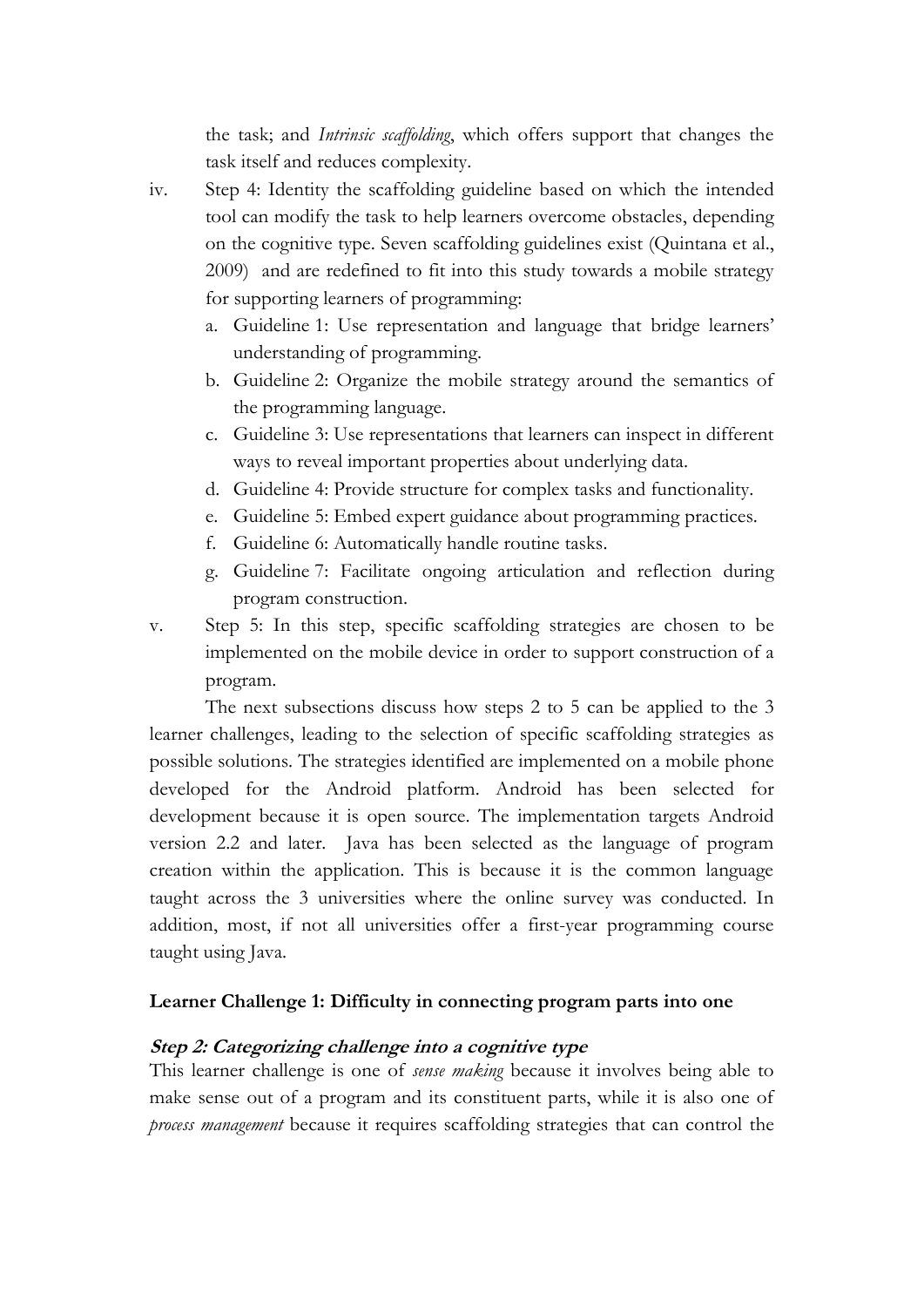learner's inquiry process so that the learner can effectively make sense of how the different program parts connect into one.

### **Step 3: Identifying the scaffolding types that the learner challenge may need**

A *supportive* scaffolding type can be provided to provide support while the learner is attempting to make sense of the different parts and functionality of a program. At the same time, an *intrinsic* scaffolding type can be provided to reduce the complexity while creating the program.

### **Step 4: Identifying scaffolding guidelines that may address challenge cognitive type**

In order to support sense making, *using representation and language that bridge learners' understanding* and *using representation that learners can inspect in different ways* could be used as scaffolding guidelines*.* In order to support process management, *providing structure for complex tasks and functionality* could be used as a scaffolding guideline. These three scaffolding guidelines can be met by the *scaffolding strategies* described next.

# **Step 5: Select scaffolding strategies that implement the scaffolding guidelines**

In order to provide representation and language that bridge learners' understanding, the following two scaffolding strategies have been selected (Quintana et al., 2009):

a. Provide visual organizers to give access to functionality.

b. Embed expert guidance to help learners use the content.

In order to provide structure for complex task and functionality, the following scaffolding strategy has been selected (Quintana et al., 2009):

c. Restrict a complex task by setting useful boundaries for learners.

The discussion below addresses each of these three strategies and how they have been implemented on a mobile phone.

### *Provide visual organizers in order to give access to functionality*

This strategy can be implemented by providing a layout of the parts of a Java program in order to give the learner an overview of the program. The order of the parts in the interface is guided by standard Java coding guidelines (Sun-Microsystems, 1997), where a Java source file has the following ordering: beginning comments, package and import statements, and class and interface declarations. Figure 1 shows the designed main interface with program parts that can support the kind of programs written in a beginner Java class.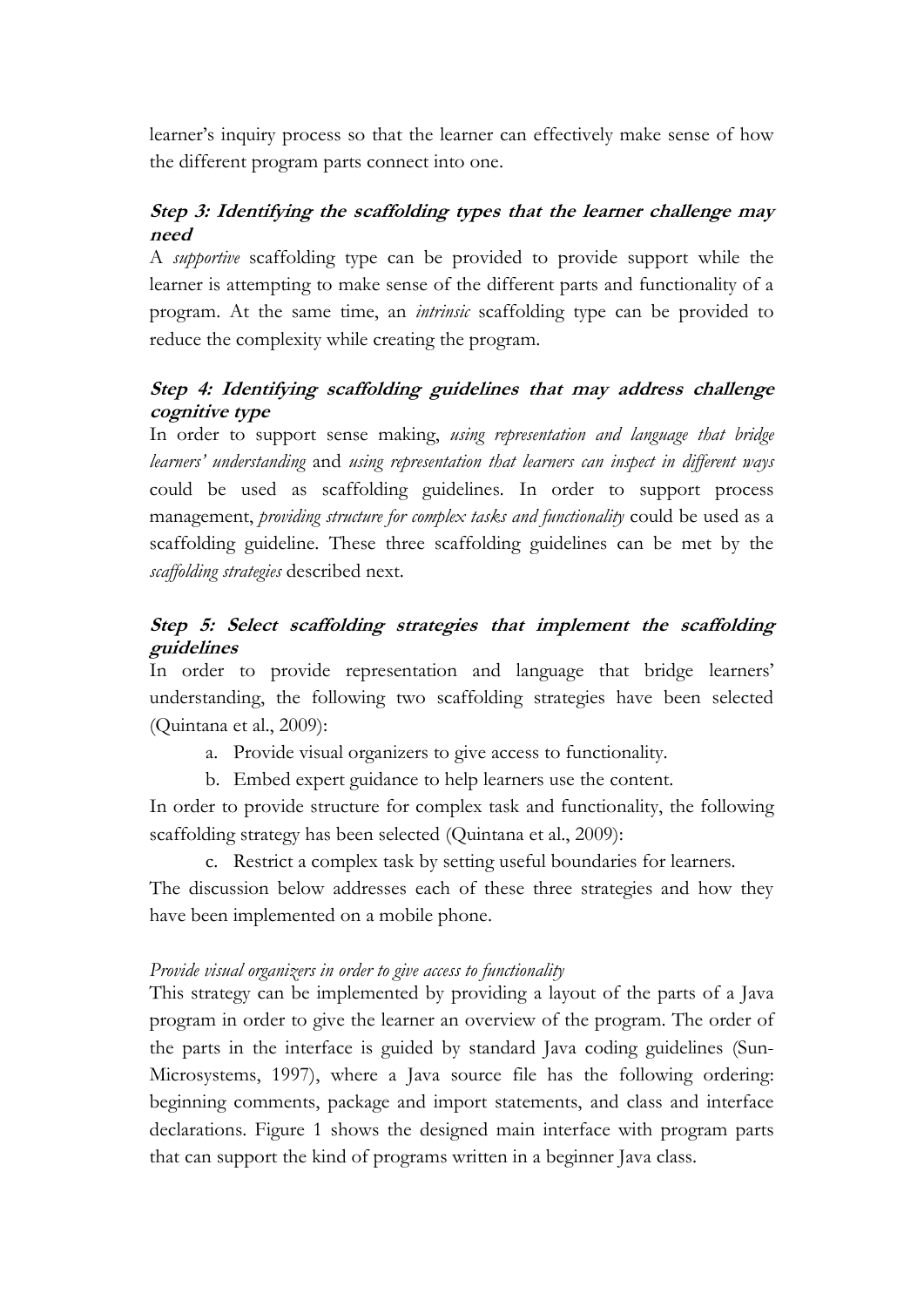

#### *Embed expert guidance to help learners use content*

This strategy can be implemented by providing some default code. Figure 2 shows implementation of default code in creating the main class declaration, which the learner can then edit. This default code is revealed when the main class button has been clicked. Further, in order for the learner to be able to know which page they are working on or which one to swipe to, the different pages of the application can be labeled at the top as shown in figures 1 to 4.

#### *Restrict a complex task by setting useful boundaries for learners*

This strategy can be implemented by restricting a learner to complete a program in a certain order. For example, a learner can be guided to first complete the main class because it is also used as the name of the program; then the header comment in order to guide the learner to give the description of the program they are about to write; then the main method as the entry point of the program; then they can complete methods and import sections if needed. Figure 1 only shows the main class activated when the program is started, while Figure 3 shows the main class completed (in green) and the header comment is activated. After completion of a certain number of programs in this restricted order, a learner can be presented with an interface where all the parts are enabled and the learner is able to complete the program in any order (Figure 4). While the learner can work with the interface in Figure 4, they are able to go back to the restricted interface if they wish to. This also provides structure to complete the task using ordered decomposition (restricted) and unordered decomposition (unrestricted) (Quintana et al., 2009).

### **Learner Challenge 2: Difficulty in debugging errors in programs**

#### **Step 2: Categorizing challenge into a cognitive type**

This learner challenge is one of *process management* because it requires scaffolding strategies that can contribute to the learner's inquiry process while debugging a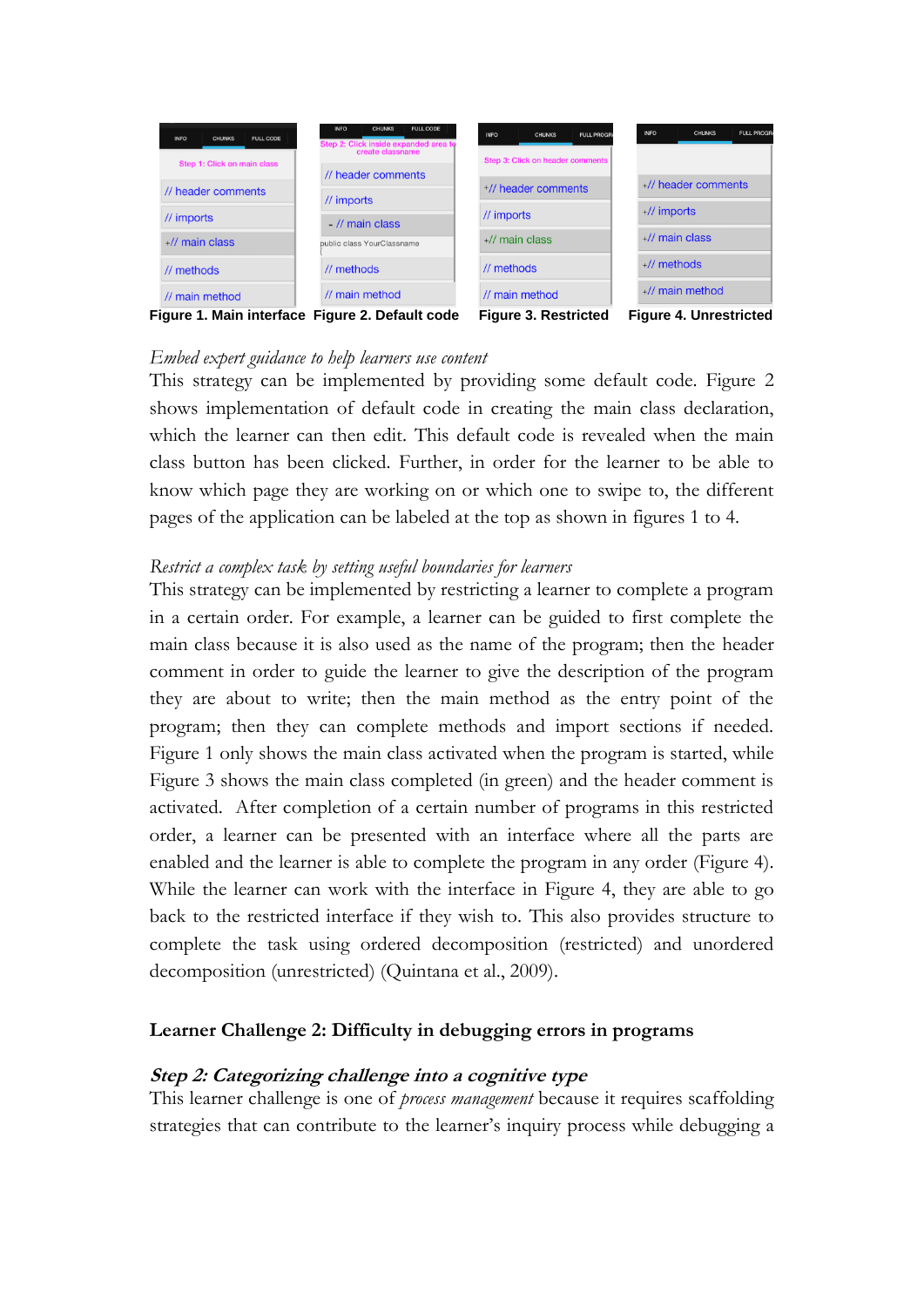program. It is also one of *articulation and reflection* because it contributes to thinking about and evaluating what has been constructed.

# **Step 3: Identifying the scaffolding types that the learner challenge may need**

An *intrinsic* scaffolding type can be provided as error prompts to reduce the complexity while debugging the program. This also offers a *reflective* scaffolding type that enables the learner to think about the program.

# **Step 4: Identifying scaffolding guidelines that may address challenge cognitive type**

In order to support process management, the intervention should *embed expert guidance about the scientific practice*, in this case being Java coding guidelines. In order to support articulation and reflection, the intervention should provide *ongoing articulation and reflection* during completion of the program. These two *scaffolding guidelines* can be met by the *scaffolding strategies* described next.

# **Step 5: Select scaffolding strategies that implement the scaffolding guidelines**

In order to embed expert guidance and to facilitate a learner to reflect about the task, the selected scaffolding strategy is one which embeds expert guidance (Quintana et al., 2009) to clarify characteristics of Java practices.

### *Embed expert guidance to clarify characteristics of Java practices*

While a novice learner constructs a program, they will inevitably make mistakes that will lead to compile time or run time errors. While it is not possible to predict all the types of mistakes that learners can make, this study will attempt to address Java-syntax related errors. This is because learners indicated syntax to be a difficulty in the subject, and another study indicated Java programming syntax as among the top 5 difficulties while learning programming (Sivasakthi & Rajendran, 2011).

Figure 5 shows creation of a main class, albeit using an incorrect syntax of starting a Java class name in lower case. If the learner proceeds with this class name creation, then an error message is displayed (Figure 6). If they choose to not edit the class name, they can exit this window but no changes will be made to the class name, hence it will be considered as not having been created. Figure 7 shows creation of a main method. Assume a learner erroneously writes the return statement here, an error prompt will be displayed indicating this error (Figure 8).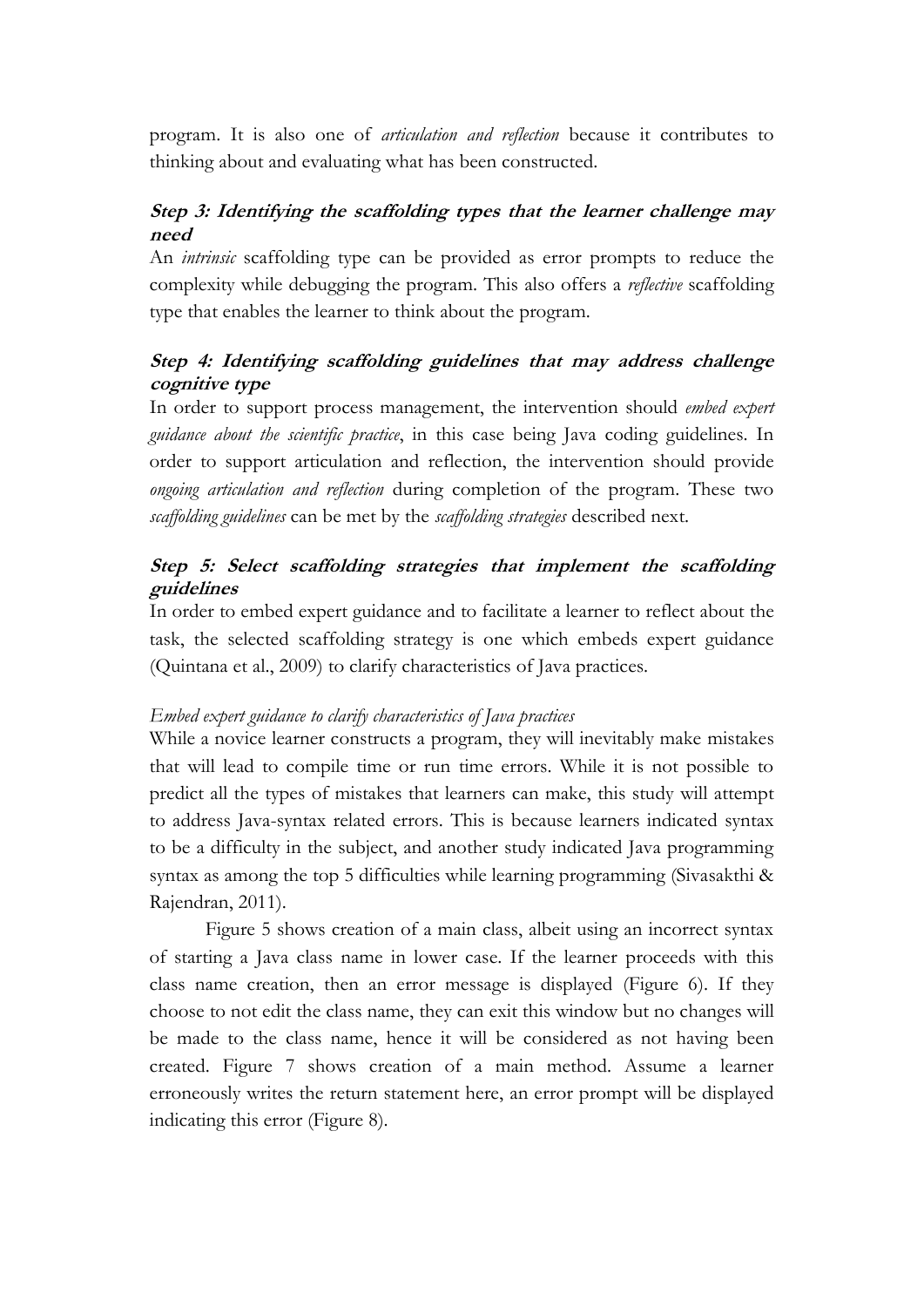

### **Learner Challenge 3: Small screen size and small keypad of a mobile device**

# **Step 2: Categorizing challenge into a cognitive type**

This learner challenge is one of *process management* because it requires scaffolding strategies that can support the learner's inquiry process on a mobile device, which has screen size and input limitations.

# **Step 3: Identifying the scaffolding types that the learner challenge may need**

A *supportive* scaffolding type can provide support while the learner is using the small screen size and small keypad to construct a program.

# **Step 4: Identifying scaffolding guidelines that may address challenge cognitive type**

In order to support the process management, *providing structure for complex tasks*, and *automatically handling routine tasks* could be used as scaffolding guidelines*.*  These two scaffolding guidelines can be met by the *scaffolding strategies* described next, as possible solutions to support use of mobile devices with small screen and keypad limitations.

# **Step 5: Select scaffolding strategies that implement the scaffolding guidelines**

In order to provide structure for complex tasks, the selected scaffolding strategy is (Quintana et al., 2009): Constraining the space of activities by using functional modes but enable inspection of multiple views of the same object or data. In order to automatically handle routine tasks, the selected scaffolding strategy is (Quintana et al., 2009): Automating non-salient portions of tasks.

### *Constrain the space of activities by using functional modes but enable inspection of multiple views of the same object or data*

A task can be scaffolded by enabling the program to be completed one part at a time. Because of the restriction of small screen size, which will remain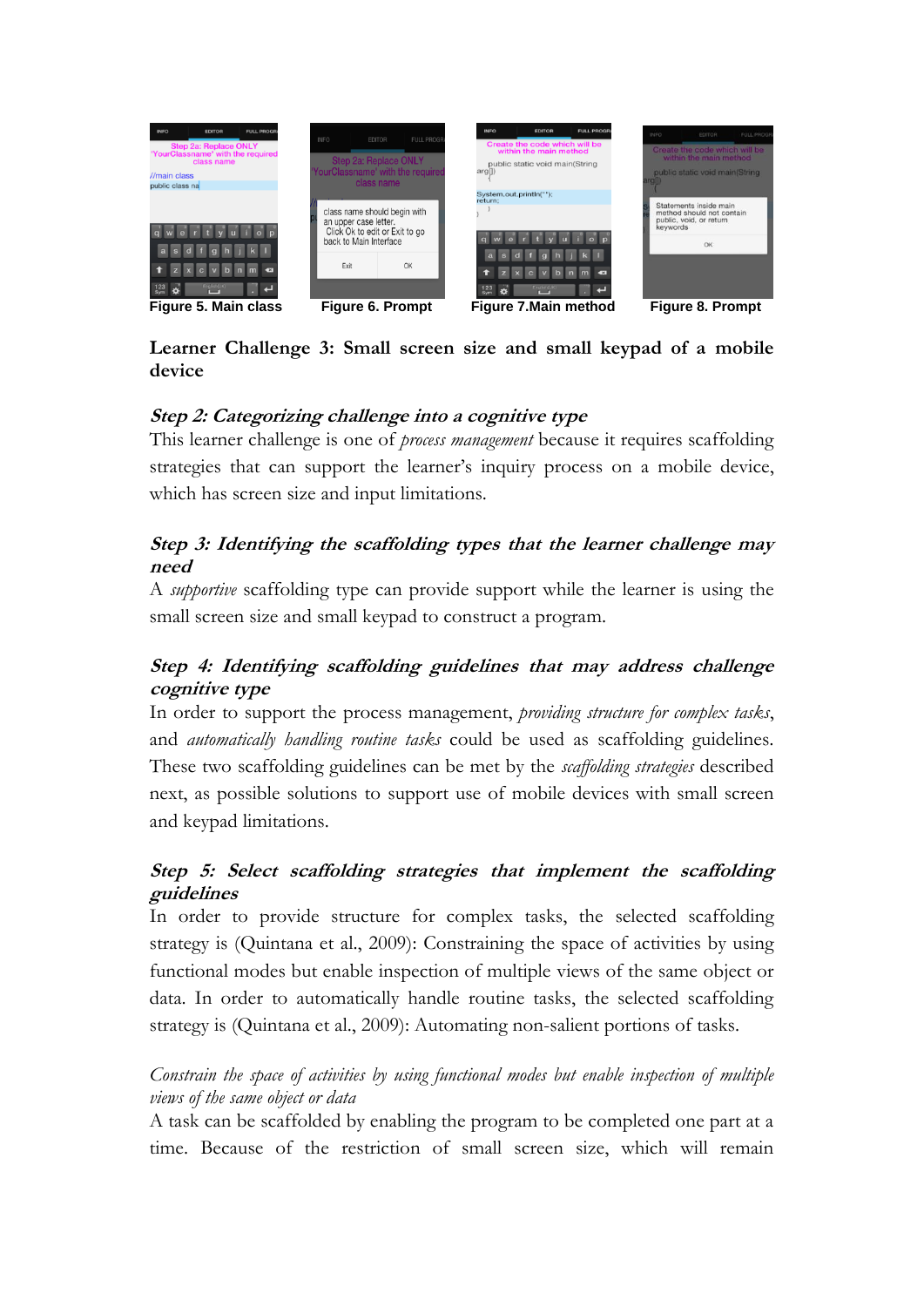unchanged, this scaffold is static and should not fade. Ability to work on a part of the program at a time uses activity decomposition to package the small chunks (Luchini et al., 2004) (Elias, 2011). This assists in working with the small screen. Figures 5 and 7 show how working on one program part at a time could assist in addressing the soft keypad taking up nearly half the screen, and minimize scrolling. By placing the task to be edited near the top of the screen, the soft keypad does not cover much of the task, if at all. In addition, the interfaces show use of navigation labels at the top of the screen as recommended (Jones et al., 1999). Navigation tabs constrain the space of activities by placing information in different segments that can be viewed by scrolling across and not downwards.

However, for a learner to have a mental image of how the different parts of the task work together, learners should be able to inspect the task they are working on in multiple ways. In this case, while working on a program part (for example editing the main method in Figure 9 to add a call to the method out()), a learner can swipe to the next tab and view the whole program (Figure 10) at the state at which it was last saved. This ability to move between a program part and the whole is one of diving-in and stepping out, and promotes cognitive growth by keeping the learner connected to the chunks, while at the same time able to appreciate existence of the whole problem (Ackermann, 1996).

| <b>INFO</b> | <b>EDITOR</b>                                                    | <b>FULL PROGRA</b> | // header comments                                                                                |
|-------------|------------------------------------------------------------------|--------------------|---------------------------------------------------------------------------------------------------|
|             | Step 6a: Create the code which<br>will be within the main method |                    | Name.java<br>Created on 2013/11/18 18:07:39<br>@author: xxxx<br>Description of Program: this is a |
| arg         | public static void main(String                                   |                    | simple program<br>// main class<br>public class Name                                              |
| $out()$ :   | System.out.println("my name is xxxx");                           |                    | public static void main(String<br>arg<br>System.out.println("my name is<br>XXXX");                |



#### *Automate non-salient portions of tasks*

Because of provision of some default code (for example, Figure 2), the learner is at least spared from typing from scratch using the small keypad. However, the learner is still required to complete the program parts and hence they need to mindfully engage and hence learn the task, as recommended (Luchini et al., 2004). Further, the learner should be able to exit without completing a program part, but a message indicating that the task has not been changed could assist in making sure that a learner actually completes a task for it to be created in the program (Figure 11).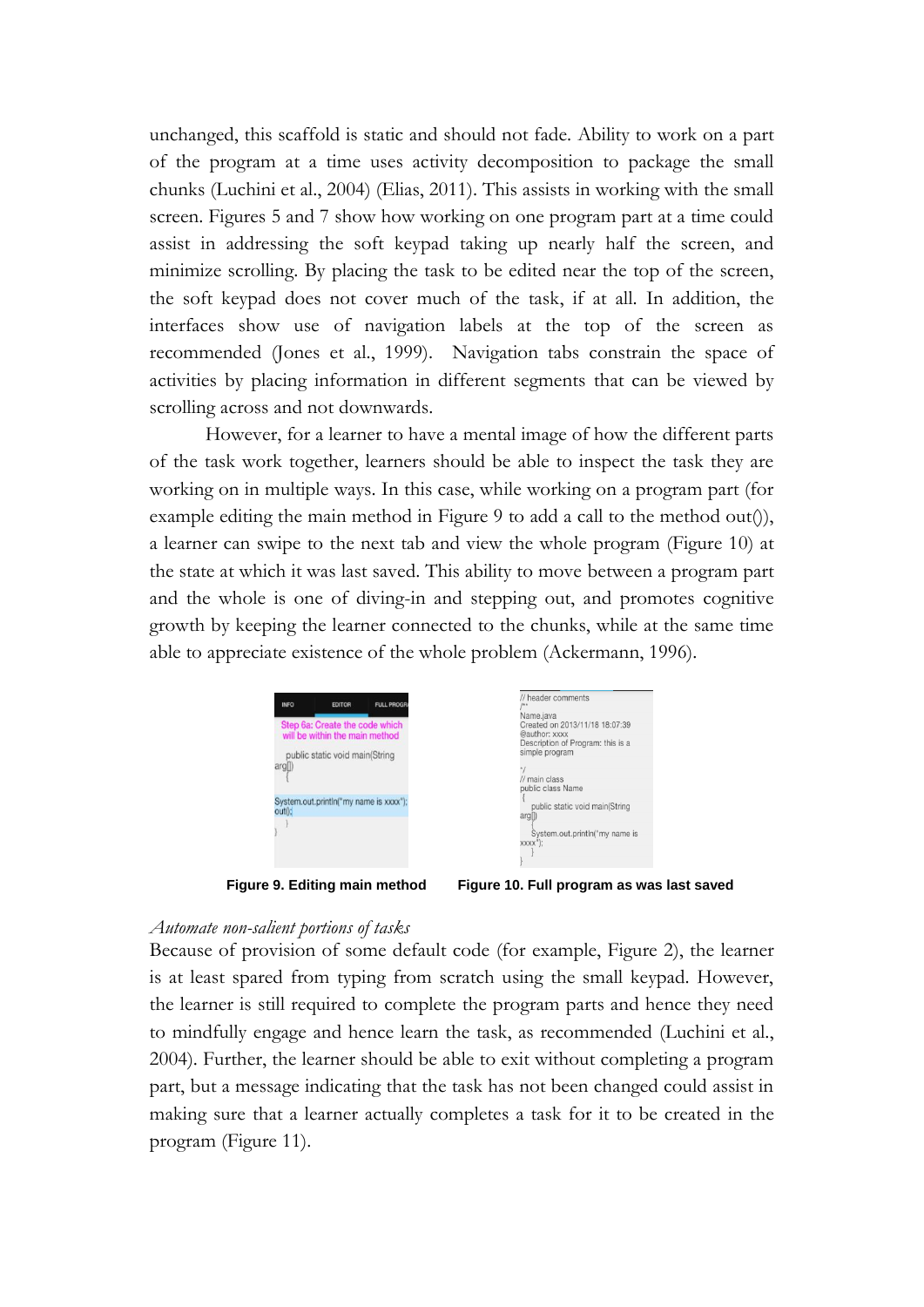

**Figure 11. Prompt for unchanged main class**

### **Discussion**

In summary, possible solutions to support a learner to connect different program parts into one are: provide an overview of the program using standard coding guidelines; restrict the order of completion of the program; enable completion of the program in any order after a number of programs but allow the learner to enable completion in a restricted order; and embed default code as expert guidance.

Possible solutions to support a learner in debugging a program are: prompt the learner of a syntax-error as soon as it occurs; and provide some expert guidance in completion of program parts. Possible solutions to address the small screen and keypad are: providing default code that minimizes typing; enable completion of the program one part at a time while able to view the full program; and use navigation tabs that allow scrolling across, not downward.

# **Conclusion and future work**

This paper has illustrated how a scaffolding framework has been used to select scaffolding strategies to address learner challenges. More specifically, the paper has followed a learner-centered methodology where the learners' needs influenced the choice of scaffolding strategies. Also, the paper illustrates how the scaffolding strategies have been implemented on a mobile phone, considering its screen size and keypad limitations, to scaffold construction of Java programs. Therefore, this paper has concretely shown a theoretic derivation of scaffolding strategies, and consequently their implementation on a mobile device.

The use of the scaffolding framework has resulted in the choice of specific scaffolding strategies such as: providing a visual representation of a Java program by showing an overview of the program parts; enabling interaction with these parts using collapsible and expandable buttons and clickable parts; providing some default code; providing one step navigation ability between the pages; enabling completion of the program one part at a time while being able to view the full program; and providing error prompts as